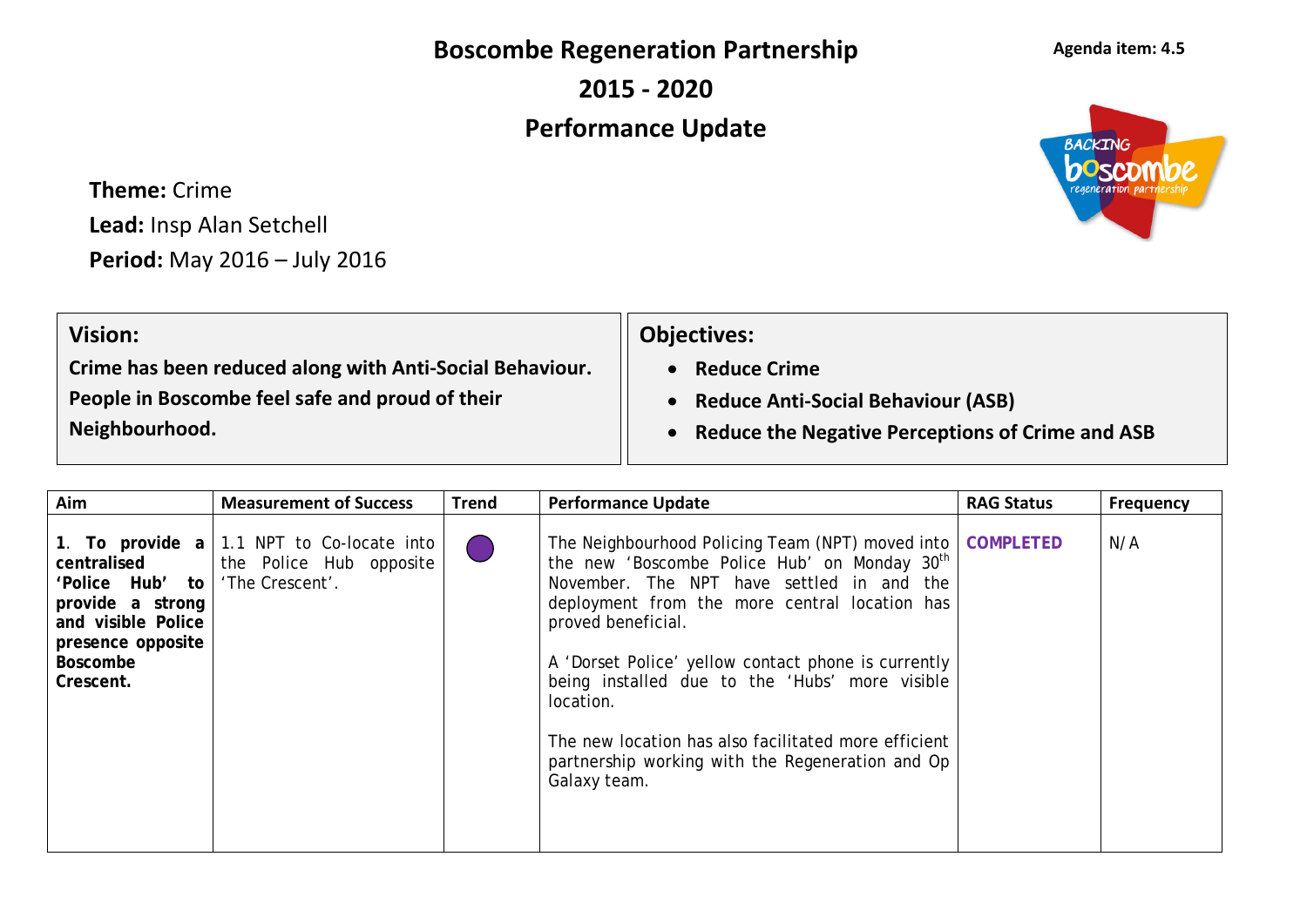| 2. Increase<br>engagement with<br>the community of<br>Boscombe at the<br>Police Box. | 2.1 To maximise<br>opportunities to provide<br>a regular PCSO<br>presence.                                               | <b>Aut</b> | A 'duty sheet' is still produced each month to<br>identify the PCSOs who, where operationally<br>available, will provide a presence at the box<br>between the hours of 1000 - 1700. The initial<br>commitment to staff the Police Box for this time<br>period is now proving to be a challenge mainly due<br>to the change in role and responsibilities of a PCSO<br>via 'Op Genesis' our temporary move to<br>Christchurch Police Station.                                                                               | <b>VARIABLE</b> | Annual |
|--------------------------------------------------------------------------------------|--------------------------------------------------------------------------------------------------------------------------|------------|---------------------------------------------------------------------------------------------------------------------------------------------------------------------------------------------------------------------------------------------------------------------------------------------------------------------------------------------------------------------------------------------------------------------------------------------------------------------------------------------------------------------------|-----------------|--------|
|                                                                                      |                                                                                                                          |            | As such since the beginning of February the PCSOs<br>have been tasked to complete an electronic log so<br>that an accurate review can be conducted to<br>ascertain how many allocated duty shifts are not<br>being conducted due to other operational Threat<br>Risk Intelligence Vulnerability<br>Harm<br>and<br>Engagement (THRIVE) commitments. Furthermore<br>to ascertain what depth and breadth of community<br>engagement / intelligence is being achieved.                                                        |                 |        |
|                                                                                      | 2.2 To introduce and<br>maintain a 'Police<br><b>Contact Point</b><br>Volunteers' (CPV)<br>service at the Police<br>Box. |            | The vision of the Police Box being utilised as a<br>'Contact Point' has been discussed and approved.<br>As such the Volunteer team are actively advertising<br>recruit volunteers. One 'Polish speaking<br>to<br>'volunteer has already been interviewed and<br>accepted to perform the role and will be available<br>all day each Friday. Additionally at this time we<br>currently have a 'Polish' speaking student volunteer<br>who is assisting PCSOs on the Police Box on Friday's<br>pending the launch of the CPV. | <b>VARIABLE</b> | Annual |
|                                                                                      |                                                                                                                          |            | A further volunteer was interviewed and was<br>successful but is now unable to perform the role.<br>Communication with LV has established that their<br>volunteer scheme is for 'one-off' projects and not<br>for this type of scheme. Recent communication<br>with our volunteer co-ordinator has confirmed that<br>they are still actively trying to recruit additional                                                                                                                                                 |                 |        |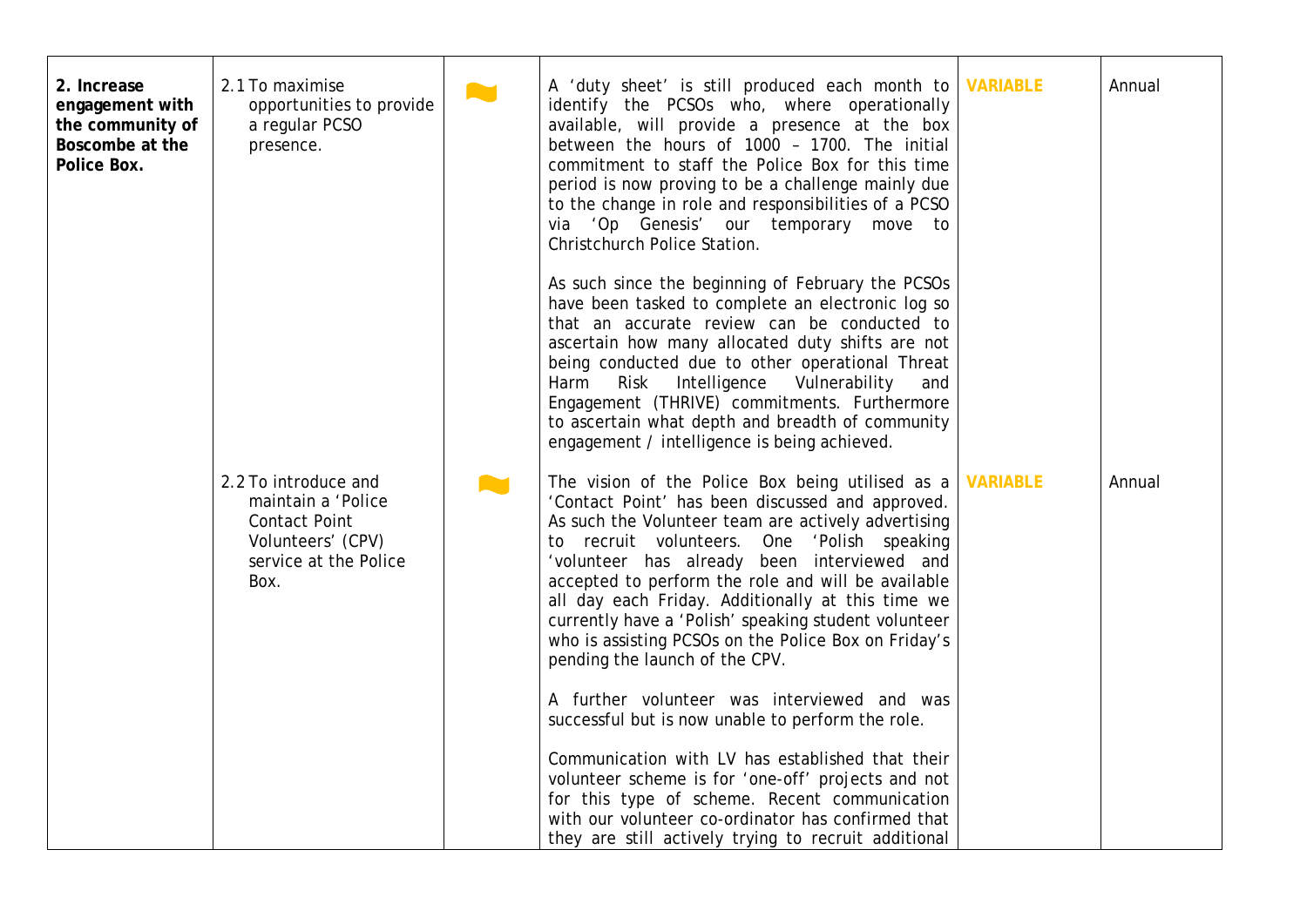|                                                           |                                                                                                                                                                                                                  | volunteers.                                                                                                                                                                                                                                                                                                                                                                                                                                                                           |                  |         |
|-----------------------------------------------------------|------------------------------------------------------------------------------------------------------------------------------------------------------------------------------------------------------------------|---------------------------------------------------------------------------------------------------------------------------------------------------------------------------------------------------------------------------------------------------------------------------------------------------------------------------------------------------------------------------------------------------------------------------------------------------------------------------------------|------------------|---------|
|                                                           | 2.3 To hold themed events<br>at the Police Box to<br>provide targeted crime<br>prevention education,<br>the opportunities to<br>purchase crime<br>prevention products<br>and to engage with the<br>Precinct NPT. | This currently a proposed initiative which will be STABLE<br>progressed pending the successful launch of the<br>Police CPV.                                                                                                                                                                                                                                                                                                                                                           |                  | Annual  |
| 3. To provide<br>regular uniform /<br>plain cloth patrols | <b>NPT</b><br>3.1<br>The Precinct<br>working pro-actively with<br>CSAS officers. maximising<br>opportunities<br>the<br>to<br>support each other via the<br>'shop watch' radio system<br>when                     | The Precinct NPT is now collaborating with the STABLE<br>CSAS officers on a daily and weekly basis. On a<br>daily basis the CSAS and NPT officers are<br>maximising the opportunities to support each other<br>via the 'shopwatch' radio system.<br>Once a week the CSAS officers attend the 'Police<br>Hub' where intelligence and information is shared<br>and activity / tasking is set for the next 7 days. The<br>main focus being on identifies 'hotspots' and or<br>offenders. |                  | Annual  |
|                                                           | The introduction of<br>3.2<br>'Op Benchmark' to impact<br>directly upon 'on-street'<br>drug use and dealing,<br>aggressive<br>begging<br>and<br>anti-social behaviour                                            | On Thursday 23 $^{rd}$ June the Precinct NPT carried out  <br>a further monthly 'Op Benchmark -Day of Action'<br>relating to the Police priorities of the 'Boscombe<br>Commitment' and Op Furlong. These days of action<br>incorporate all of the East Bournemouth NPT<br>officers and PCSOs together with the assistance of<br>officers from other Police commands<br><sub>or</sub><br>departments including the 'No Excuse' team.                                                   | <b>IMPROVING</b> | Monthly |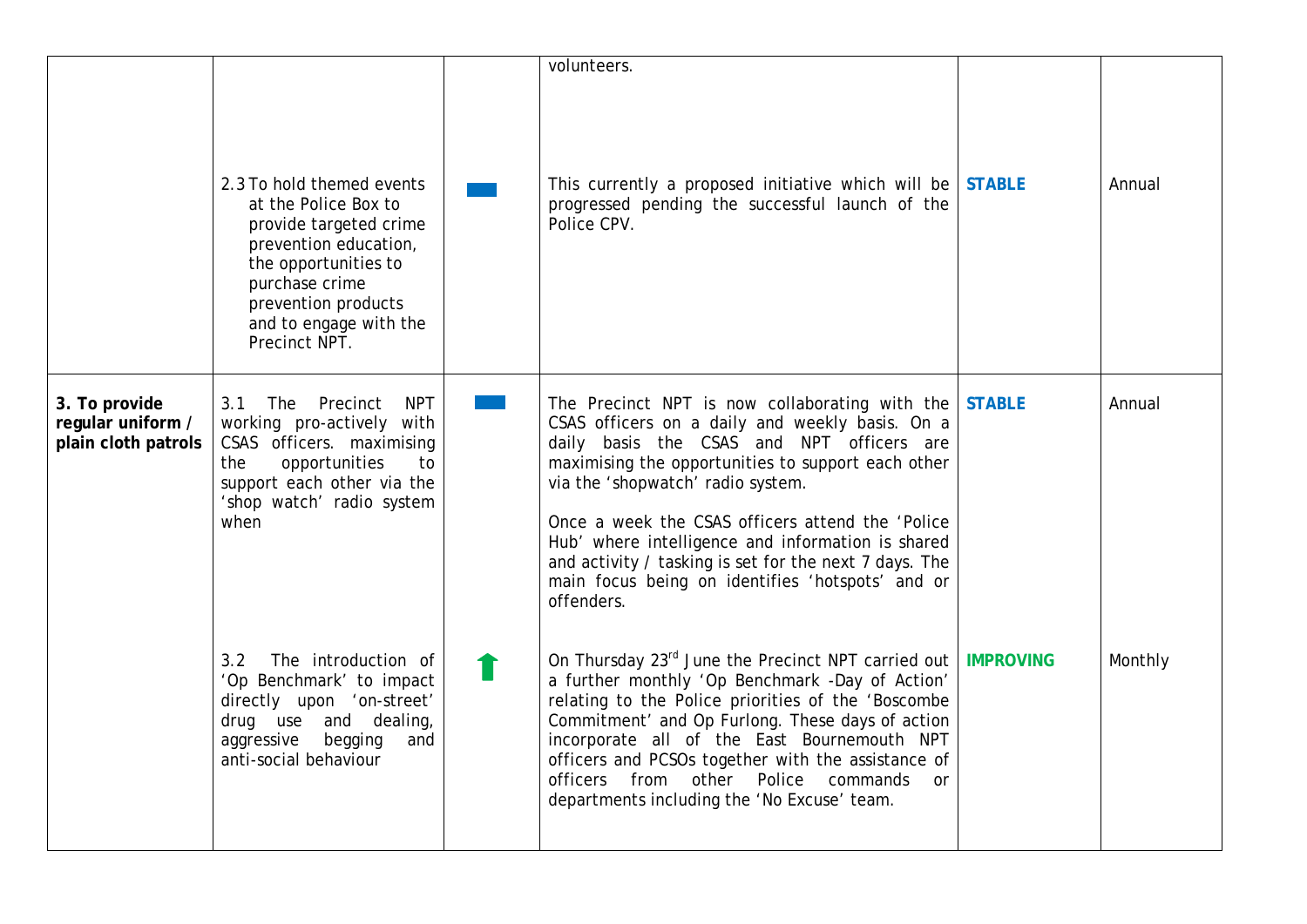| 3.3 The introduction of 'Op<br>Segment'<br>to<br>impact<br>directly upon 'on-street'<br>drug use and dealing,<br>aggressive begging, anti-<br>social behaviour and 'On-<br>street' prostitution. | The results were 4 x arrests - Wanted for Court<br>Order, Fail Bail, Theft and breach of Sec 35., 8 x<br>Sec 35 notices for ASB, 6 x Sec 23 Misuse of Drugs<br>Act searches, deportation papers served on<br>homeless polish male and a Sec 165 'No Insurance'.<br>Next Op Benchmark will take place Thursday 21<br>July.<br>On the evening of Thursday $23^{rd}$ June the IMPROVING<br>Springbourne NPT carried out a further monthly 'Op<br>Segment -Day of Action' relating to Op Planet, Op<br>Furlong and anti-social behaviour priorities. These<br>days of action incorporate all of the East<br>Bournemouth NPT officers and PCSOs together with<br>the assistance of officers from other Police<br>commands and British Transport Police.<br>The results were 3 x arrests - Breach of bail,<br>Possession of Cannabis, Wanted for failing to<br>appear at Court. 1 x Sec 35 notices for ASB, 1 x<br>Street caution for prostitution and a number of<br>welfare visits to identified vulnerable adults<br>susceptible to cuckooing. | Monthly |
|--------------------------------------------------------------------------------------------------------------------------------------------------------------------------------------------------|---------------------------------------------------------------------------------------------------------------------------------------------------------------------------------------------------------------------------------------------------------------------------------------------------------------------------------------------------------------------------------------------------------------------------------------------------------------------------------------------------------------------------------------------------------------------------------------------------------------------------------------------------------------------------------------------------------------------------------------------------------------------------------------------------------------------------------------------------------------------------------------------------------------------------------------------------------------------------------------------------------------------------------------------|---------|
|                                                                                                                                                                                                  | Next Op Segment will take place in August.                                                                                                                                                                                                                                                                                                                                                                                                                                                                                                                                                                                                                                                                                                                                                                                                                                                                                                                                                                                                  |         |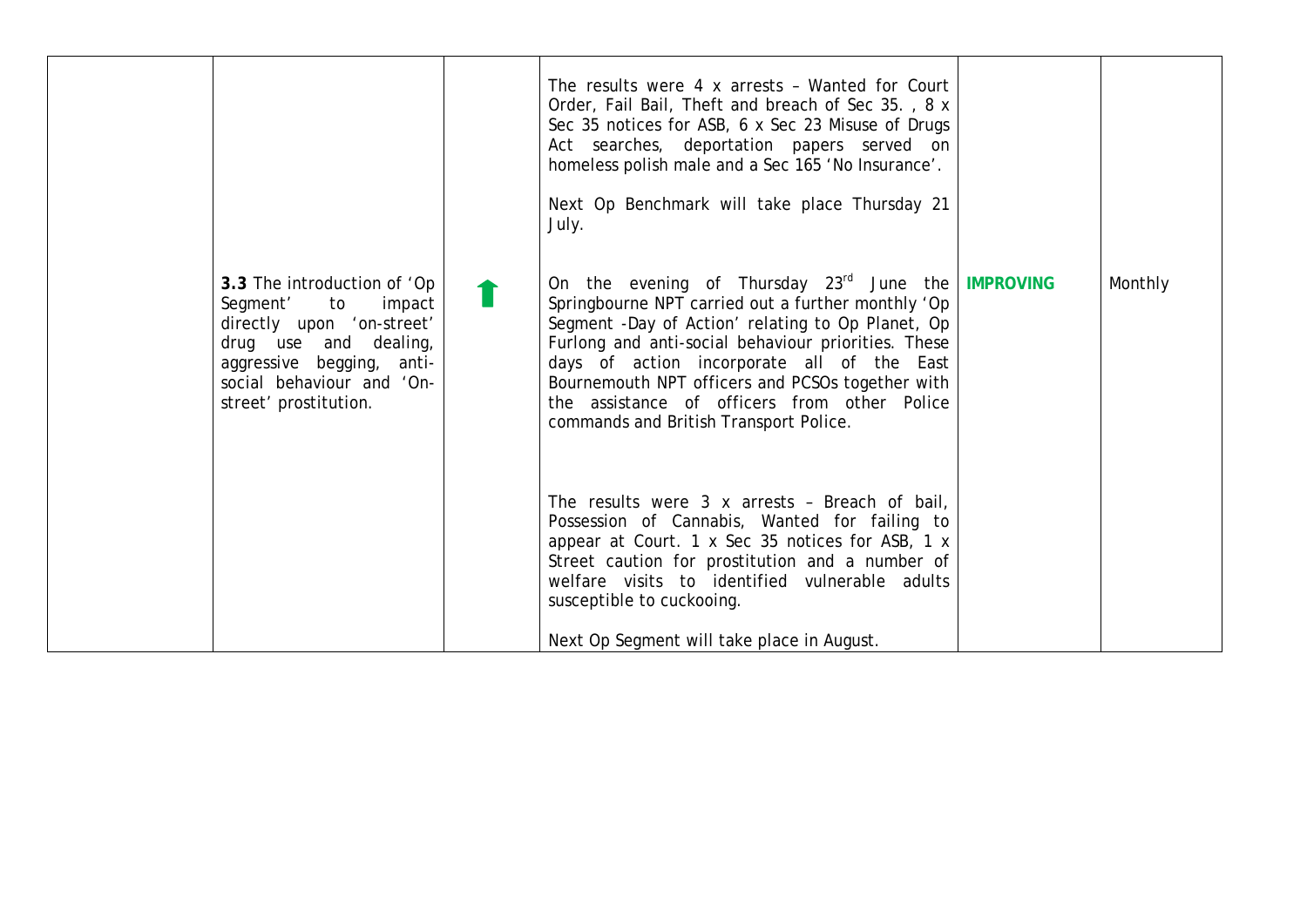| 4. Introduce an<br>effective and<br>efficient multi<br>agency focus<br>group to reduce<br>prolific criminal<br>behaviour.                           | The formation and<br>4.1<br>implementation of the East<br>Bournemouth Partnership<br>and Co-ordinating Group<br>(EBPCG)                                                                                   | The East Bournemouth Partnership and Co-<br>ordinating Group (EBPCG) has been successfully<br>implemented; this multi-agency meeting will be<br>held monthly and the inaugural meeting occurred<br>on Tuesday 09 February 2016.                                                                                                                                                                                                                                                                                                                                                                                  | <b>COMPLETED</b> | N/A    |
|-----------------------------------------------------------------------------------------------------------------------------------------------------|-----------------------------------------------------------------------------------------------------------------------------------------------------------------------------------------------------------|------------------------------------------------------------------------------------------------------------------------------------------------------------------------------------------------------------------------------------------------------------------------------------------------------------------------------------------------------------------------------------------------------------------------------------------------------------------------------------------------------------------------------------------------------------------------------------------------------------------|------------------|--------|
|                                                                                                                                                     | 4.2 The EBPCG provides<br>support and enforcement<br>strategies<br>to identified<br>offenders of crime to exit<br>their current lifestyle or to<br>pro-actively frustrate their<br>offending behaviour.   | The offenders for the EBPCG have been identified<br>via two pathways -<br>Due to the success of the EBPCG it has now been<br>agreed that the dedicated analyst for Op Galaxy<br>will identify the on-going Top 10 offenders for this<br>group to manage. Additionally the NPT Sergeants<br>are bringing offenders for the attention of this<br>group through communication and intelligence from<br>local NPT, Patrol officers and CSAS officers.<br>It is anticipated that as the EBPCG evolves other<br>partner stakeholders will refer additional prolific<br>offenders for relevant support and enforcement. | <b>IMPROVING</b> | Annual |
| partnership<br>to<br>support<br>and<br>other<br>statutory<br>authorities<br>to<br>reduce crime and<br>disorder; through<br>the<br>implementation of | 5. Increase retail   5.1 Improved engagement<br>and commitment from the<br>Police   Precinct's retail and<br>licensed businesses to<br>reduce crime and disorder<br>via the 'Precinct Tactical<br>Group'. | The concept behind this group is to bring together<br>representatives from Police, Boscombe Business<br>Asscociation (BBA), Business Watch, Boscombe<br>CCTV, CSAS, Sovereign Centre and Pubwatch to<br>discuss and commit to minimising the opportunities<br>for offenders to commit offences in the 'holistic'<br>Precinct arena.<br>This concept has been temporarily delayed in order<br>to focus on the re-establishment of the Boscombe                                                                                                                                                                    | <b>STABLE</b>    | Annual |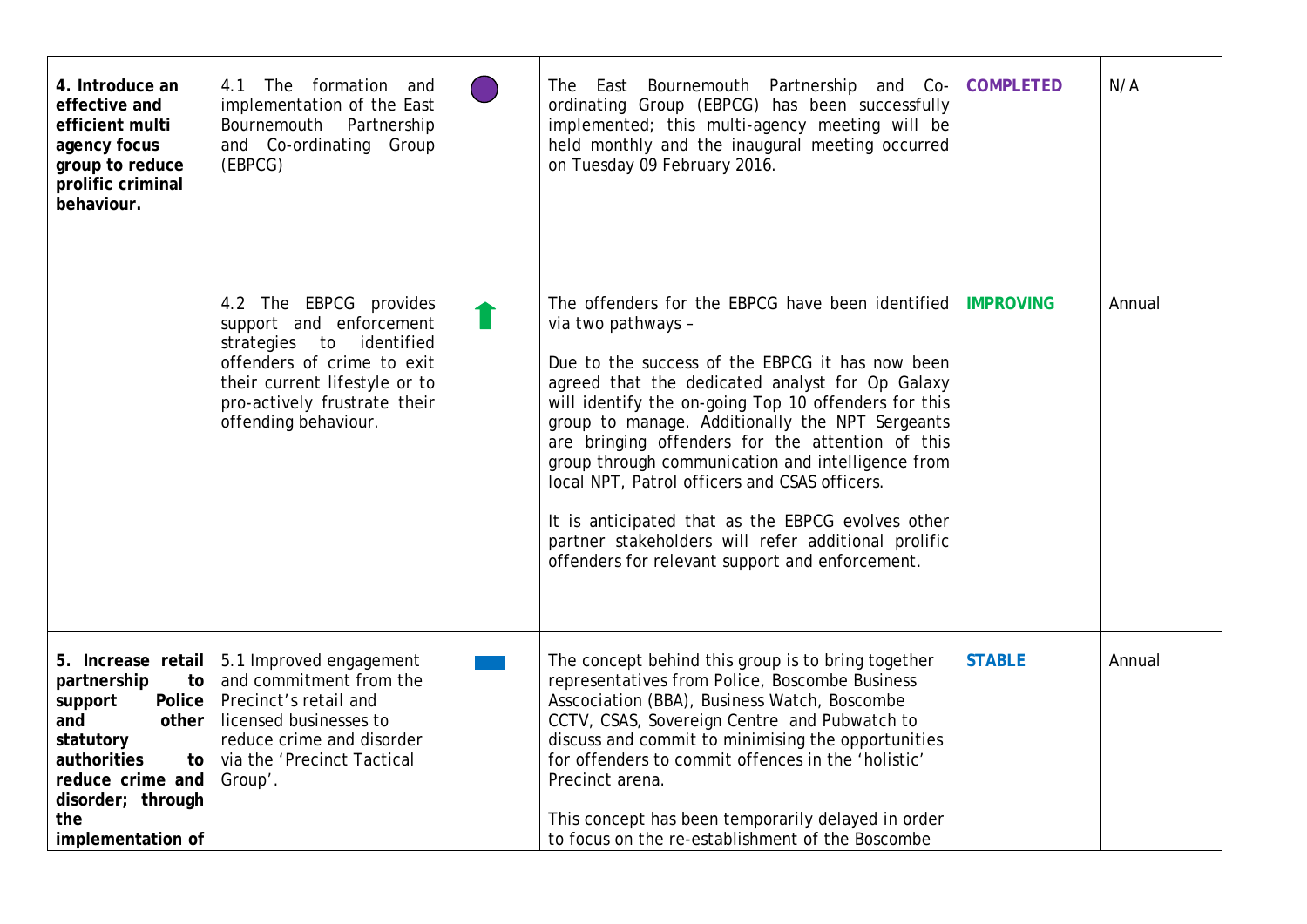| non-statutory<br>a                                                                                                                                                                     |                                                                                                                     | Business Association which will be necessary in                                                                                                                                                                                                                                                                                                                                                                                                                                                                                  |                  |        |
|----------------------------------------------------------------------------------------------------------------------------------------------------------------------------------------|---------------------------------------------------------------------------------------------------------------------|----------------------------------------------------------------------------------------------------------------------------------------------------------------------------------------------------------------------------------------------------------------------------------------------------------------------------------------------------------------------------------------------------------------------------------------------------------------------------------------------------------------------------------|------------------|--------|
| focus group.                                                                                                                                                                           |                                                                                                                     | order to bring about the collaborative partnership<br>work involved in the precinct tactical group.                                                                                                                                                                                                                                                                                                                                                                                                                              |                  |        |
|                                                                                                                                                                                        |                                                                                                                     |                                                                                                                                                                                                                                                                                                                                                                                                                                                                                                                                  |                  |        |
|                                                                                                                                                                                        | 5.2 Growth of Business<br>Watch                                                                                     | Business Watch is now managed by AEJ<br>Management (Sovereign Centre Security) and has<br>recently increased its membership from 25 - 28<br>members and is constantly looking for additional<br>membership in the Precinct and into Pokesdown.<br>The first meeting of this new format was held on<br>28 <sup>th</sup> June. The meeting was well attended and the<br>majority of the groups were represented. Meetings<br>are monthly and will now be attended by Sergeant<br>Ash White / PC Sophie Williams / PC Rob Donnelly. | <b>IMPROVING</b> | Annual |
|                                                                                                                                                                                        | 5.3 Quarterly meetings<br>with the Sovereign Centre<br>Management                                                   | Since adopting the 'Partnership Inspector' portfolio<br>Inspector Setchell has committed to having<br>quarterly meetings with the Sovereign Centre<br>Management. The next meeting is scheduled for<br>Wednesday 27 <sup>th</sup> July 2016 and they will continue<br>thereafter on a quarterly basis.                                                                                                                                                                                                                           | <b>COMPLETED</b> | N/A    |
|                                                                                                                                                                                        | 5.4 Reduction from 79% of<br>Boscombe residents stating<br>that drunk & rowdy people<br>are a problem in their area | Currently at 76%<br>82% in 2014<br>80% in 2013<br>82% in 2012                                                                                                                                                                                                                                                                                                                                                                                                                                                                    | <b>IMPROVING</b> | Annual |
| 6. To introduce<br>and maintain an<br>effective<br>and<br>efficient<br><b>CSAS</b><br>initiative to assist<br>with achieving the<br>'Boscombe<br>Commitment' and<br>Police priorities. | 6.1 The introduction of<br>CSAS in the Boscombe<br>Precinct 2014 - 2015 and<br>then 2015 - 2016.                    | Two CSPO's (Community Safety Patrol Officers)<br>commenced their duties employed by Guarding UK<br>on 19 <sup>th</sup> May 2014 and still managed by GUK. They<br>have been well received in the community and have<br>certainly had a positive impact on local issues. The<br>scheme officially launched on 8 <sup>th</sup> July 2014.<br>The CSAS patrol foot print includes building line to<br>building line of Christchurch Road from The<br>Crescent to the Precinct.                                                      | <b>COMPLETED</b> | N/A    |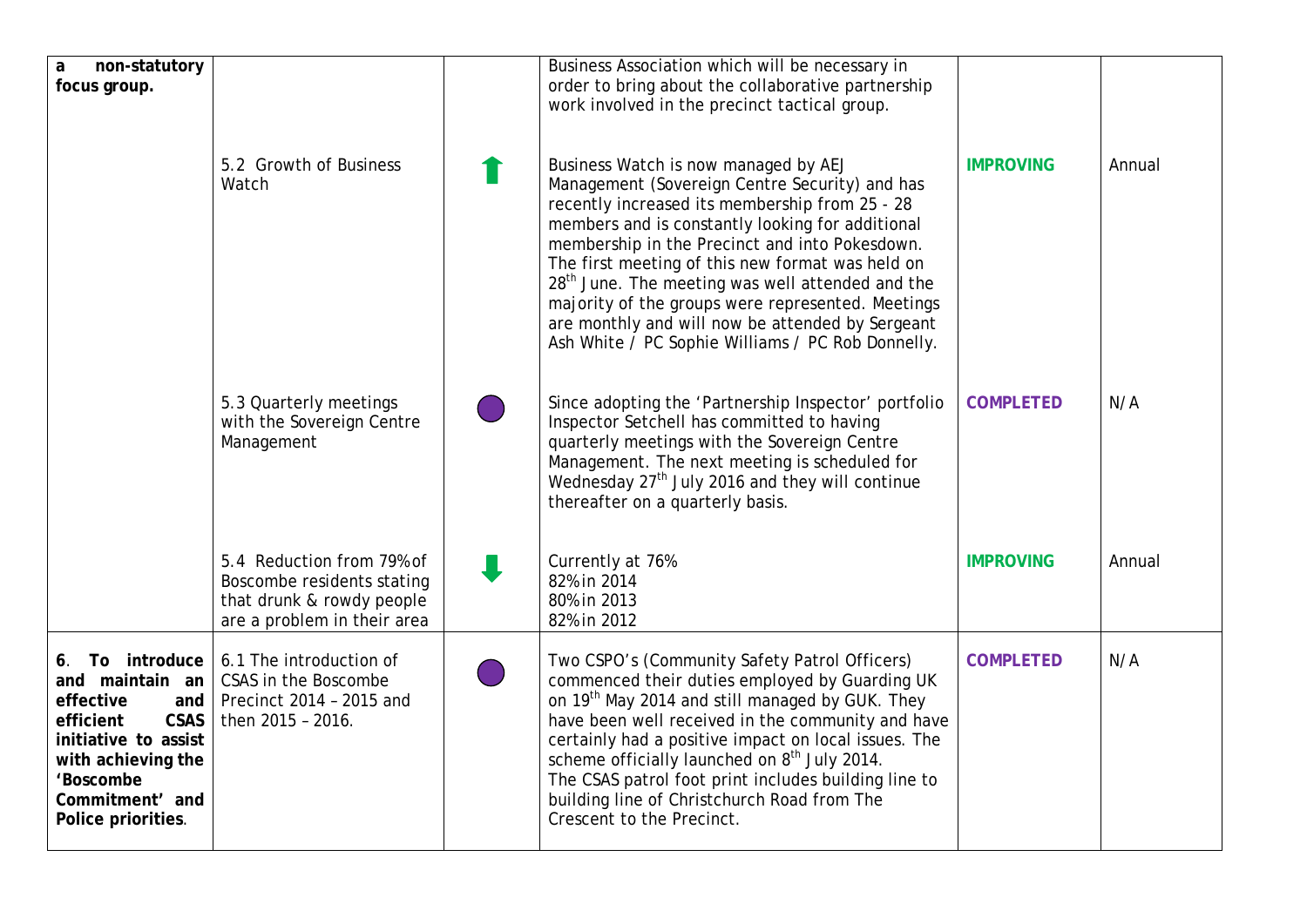|                                                            | 6.2 Monthly meetings with<br><b>GUK Senior Contracts</b><br>Manager          |              | The current arrangement for the provision of CSAS<br>Services from GUK officially concludes at the end of<br>May. Post May a formal contract is currently being<br>finalised to employ the continued services of GUK<br>on a monthly 'pro-rata' basis. The funding<br>stakeholders are in agreement with this<br>arrangement pending BBC and Dorset Police<br>introducing the joint delivery of CSAS Services; as<br>per the last crime update.<br>As a direct consequence of this arrangement Dorset<br>Police will now commence to have a more line<br>management role to direct and maximise<br>performance delivery. | <b>COMPLETED</b> | N/A    |
|------------------------------------------------------------|------------------------------------------------------------------------------|--------------|--------------------------------------------------------------------------------------------------------------------------------------------------------------------------------------------------------------------------------------------------------------------------------------------------------------------------------------------------------------------------------------------------------------------------------------------------------------------------------------------------------------------------------------------------------------------------------------------------------------------------|------------------|--------|
|                                                            | 6.3 Obtaining funding for<br>the Boscombe CSAS<br>Initiative for 2016 - 2017 |              | Funding has now been secured from all four funding<br>stakeholders as a direct result of Mr Underhill being<br>re-elected and his previous commitment to fund<br>this scheme.                                                                                                                                                                                                                                                                                                                                                                                                                                            | <b>COMPLETED</b> |        |
|                                                            | 6.4 Obtaining funding for<br>Boscombe CSAS for 2017 -<br>2018.               |              | Having secured the funding for 2016 - 2017<br>negotiations now need to commence to ensure that<br>the funding for 2017 - 2018 can be achieved prior to<br>the end of the financial year 31 March 2017.                                                                                                                                                                                                                                                                                                                                                                                                                   | <b>STABLE</b>    | Annual |
| 7. Robustly tackle<br>street level drug<br>dealing using a | 7.1 Operation Furlong<br>The Boscombe NPT                                    | <b>COLLE</b> | Op Furlong has now been fully adopted by the East<br>Bournemouth NPT and will now be supported by a<br>Force-wide analyst desk.                                                                                                                                                                                                                                                                                                                                                                                                                                                                                          | <b>VARIABLE</b>  | Annual |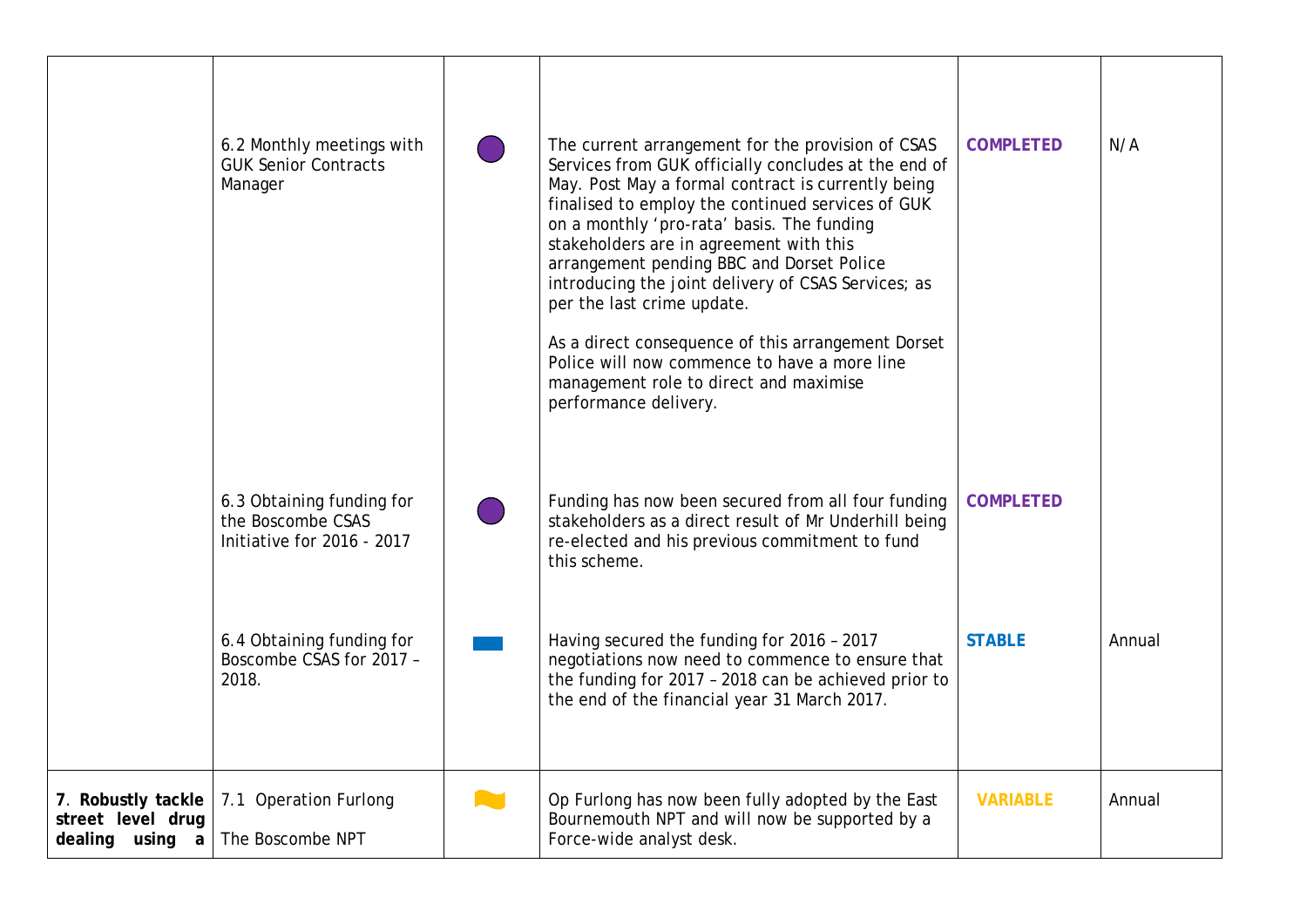| wide<br>range<br>tactics; including<br>identifying<br>and<br>supporting<br>vulnerable adults<br>used<br>by<br>the<br>Dangerous<br>Drug<br>Networks (DDNs).<br>&<br>Increase<br>resident's<br>confidence<br>that<br>is<br>drug dealing<br>reducing<br>in<br>Boscombe. | of   frustrating the local<br>identified distributors and<br>minimising opportunities<br>for drug dealing by the use<br>of:<br>Uniform patrols<br>Plain clothed<br>patrols<br>Misuse of drugs<br>warrants<br>Passive drugs dogs<br>Informants<br>Community<br>$\bullet$<br>Intelligence                                                                 | A bi- weekly meeting will now be held by the east<br>Bournemouth Management Team to discuss current<br>intelligence / information including the analytical<br>data to the NPTs focus on this particular area of<br>business.<br>East Bournemouth NPT continue to concentrate on<br>vulnerable adults who are susceptible to being<br>'Cuckooed' by members of the DDNs operating from<br>outside of Dorset but dealing within Boscombe.                                    |                  |        |
|----------------------------------------------------------------------------------------------------------------------------------------------------------------------------------------------------------------------------------------------------------------------|---------------------------------------------------------------------------------------------------------------------------------------------------------------------------------------------------------------------------------------------------------------------------------------------------------------------------------------------------------|----------------------------------------------------------------------------------------------------------------------------------------------------------------------------------------------------------------------------------------------------------------------------------------------------------------------------------------------------------------------------------------------------------------------------------------------------------------------------|------------------|--------|
|                                                                                                                                                                                                                                                                      | 7.2 Operation Voltage<br>Dorset Police's overarching<br>strategy to deal with the<br>Dangerous Drugs markets<br>(DDM) operating across the<br>County. Relevant and<br>priority tasks from this<br>operation will be given to<br>Boscombe NPT; when the<br>required level of Threat,<br>Harm, Risk, Intelligence,<br>and Vulnerability is<br>identified. | On a weekly basis a Dorset wide conference call is<br>held to discuss threat, harm and risk that relate to<br>DDNs operating across the County of Dorset; and<br>take appropriate action in the prioritised areas.<br>Currently it is acknowledged that Boscombe is still<br>a key location that remains at threat from DDNs<br>largely due to its demographic. However there are<br>other more prominent areas of Dorset that are<br>experiencing increased DDN activity. | <b>STABLE</b>    | Annual |
|                                                                                                                                                                                                                                                                      | 7.3 Decrease from 83% of<br>Boscombe residents seeing<br>drug dealing as a problem<br>in Boscombe.                                                                                                                                                                                                                                                      | Currently 83%<br>90% in 2014<br>81% in 2013<br>89% in 2012.                                                                                                                                                                                                                                                                                                                                                                                                                | <b>IMPROVING</b> | Annual |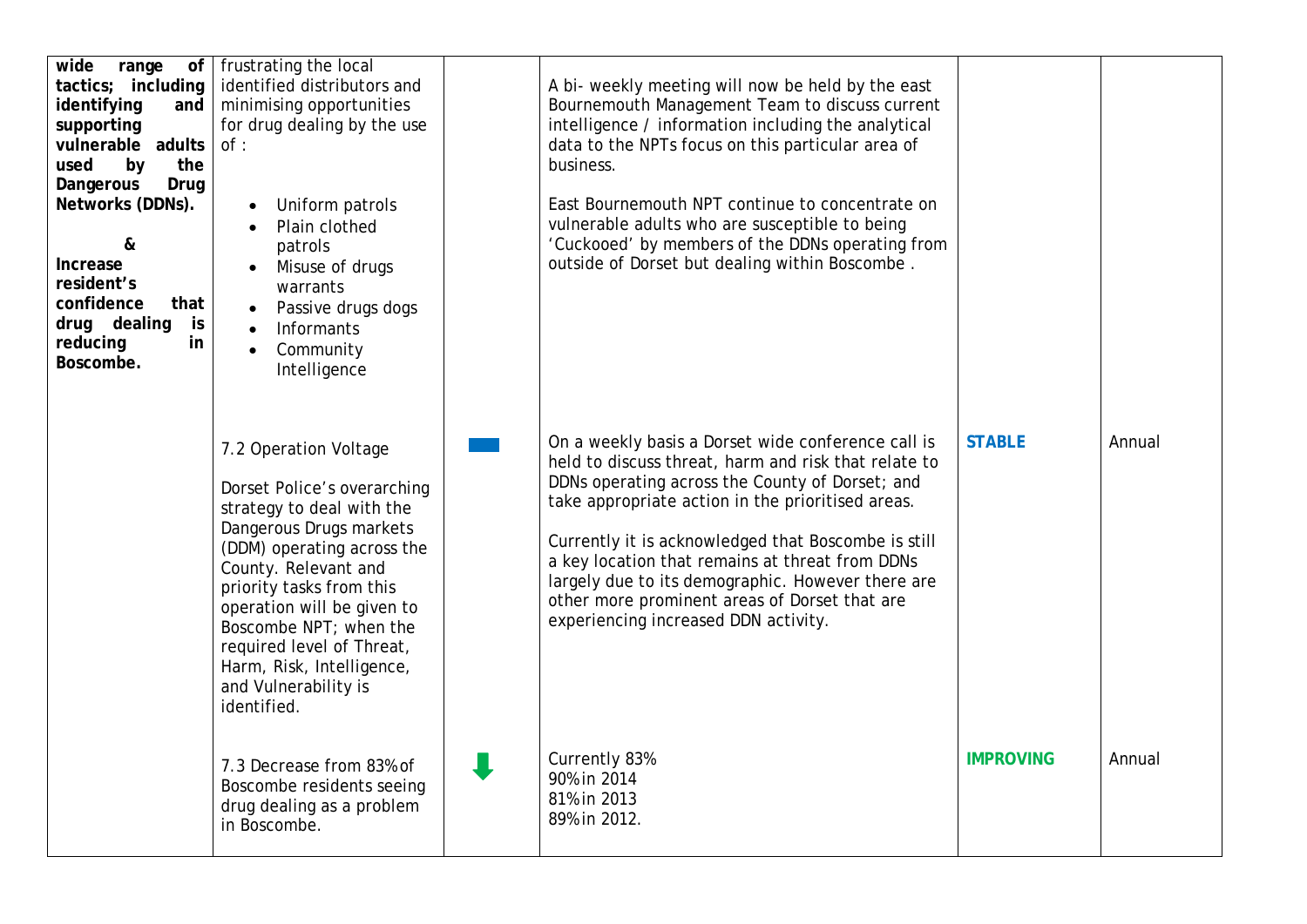|                                                                                                                                                                     | 7.4 Increase from 33%<br>Boscombe residents feeling<br>safe outside after dark                                                                                    | 25% in 2015<br>21% 2014<br>33% 2013<br>25% 2012                                                                                                                                                                                                                                                                                                                                                | <b>IMPROVING</b>     | Annual |
|---------------------------------------------------------------------------------------------------------------------------------------------------------------------|-------------------------------------------------------------------------------------------------------------------------------------------------------------------|------------------------------------------------------------------------------------------------------------------------------------------------------------------------------------------------------------------------------------------------------------------------------------------------------------------------------------------------------------------------------------------------|----------------------|--------|
|                                                                                                                                                                     | 7.5 To introduce and offer<br>the community the<br>opportunity to attend<br>'Perception Patrols'                                                                  | As a result of the latest BOS it was evident that the<br>community continues to cite that they feel unsafe<br>outside after dark, are concerned about drunk and<br>rowdy behaviour and the on-street dealing of drugs.<br>Adopting a pro-active approach to change these<br>perceptions it is the intention to invite individuals<br>from the community to 'walk with' officers after<br>dark. | <b>STABLE</b>        | Annual |
|                                                                                                                                                                     | 7.6 Holding quarterly<br>Councillor meetings with<br>elected members from East<br>and West Bournemouth<br>ward areas to get 'current'<br>feedback from community. | These meetings are now managed via 'Outlook' pre-<br>populated diary meetings on a rolling quarterly<br>basis.                                                                                                                                                                                                                                                                                 | <b>COMPLETED</b>     | N/A    |
| 8. To understand<br>and support 'on-<br>street' sex<br>workers through<br>'The Cycle of<br>Change' to<br>prevent or<br>minimise their<br>offending<br>behaviour and | 8.1 The reduction in the<br>number of 'active' 'on-<br>street' sex workers via the<br>SWRAC process.                                                              | SWRAC continues to receive referrals from Dorset<br>Police and other key partners. Some of these sex-<br>workers have moved away from the area but could<br>still be active, some will have moved onto other<br>criminal activity to support their addiction and<br>some will be in custody.                                                                                                   | <b>DETERIORATING</b> | Annual |